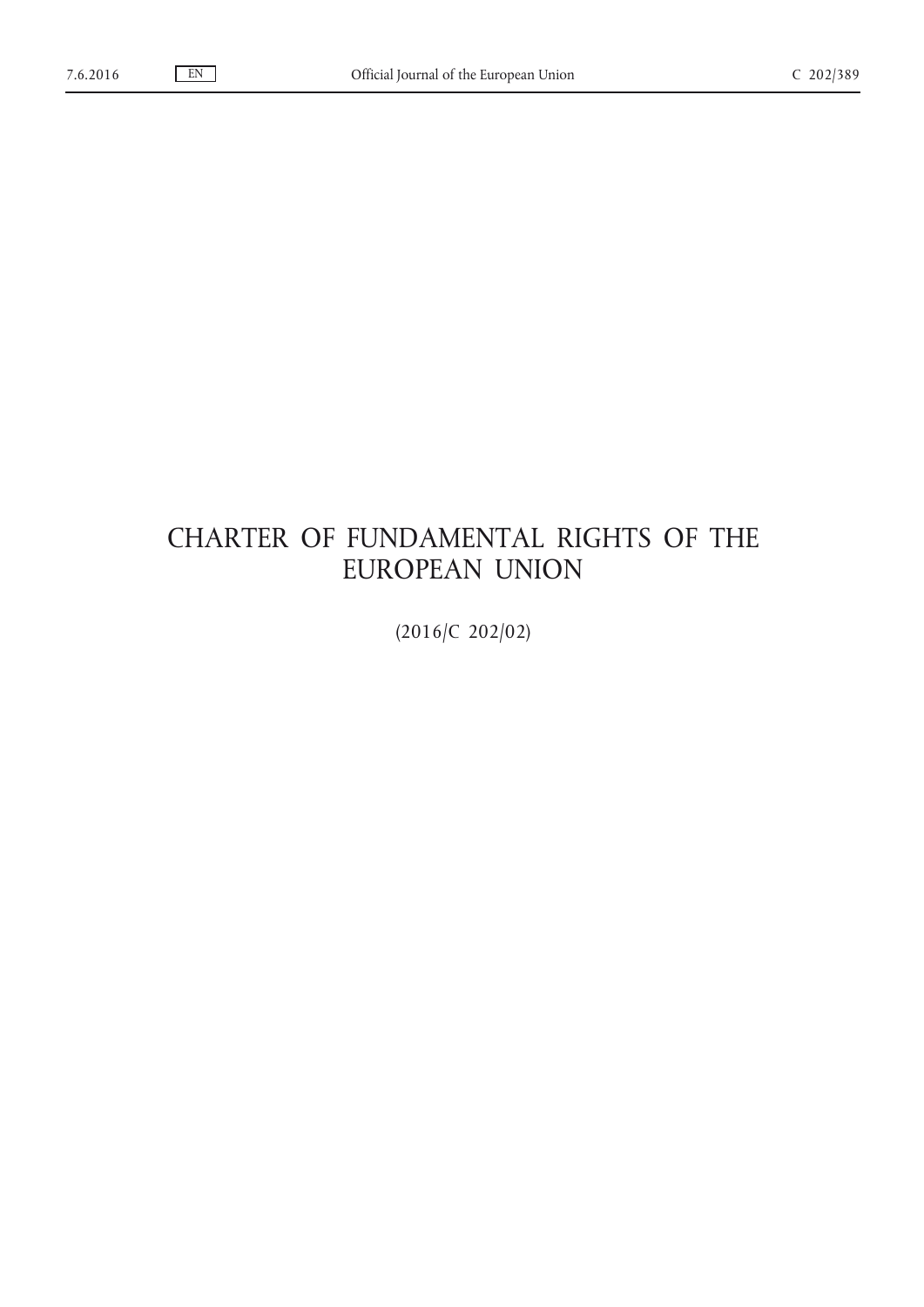# **Table of Contents**

|                 |                                                                                             | 393 |
|-----------------|---------------------------------------------------------------------------------------------|-----|
|                 |                                                                                             | 394 |
|                 |                                                                                             | 395 |
| TITLE III       |                                                                                             | 397 |
| <b>TITLE IV</b> |                                                                                             | 399 |
|                 |                                                                                             | 401 |
|                 |                                                                                             | 403 |
|                 | TITLE VII GENERAL PROVISIONS GOVERNING THE INTERPRETATION AND<br>APPLICATION OF THE CHARTER | 404 |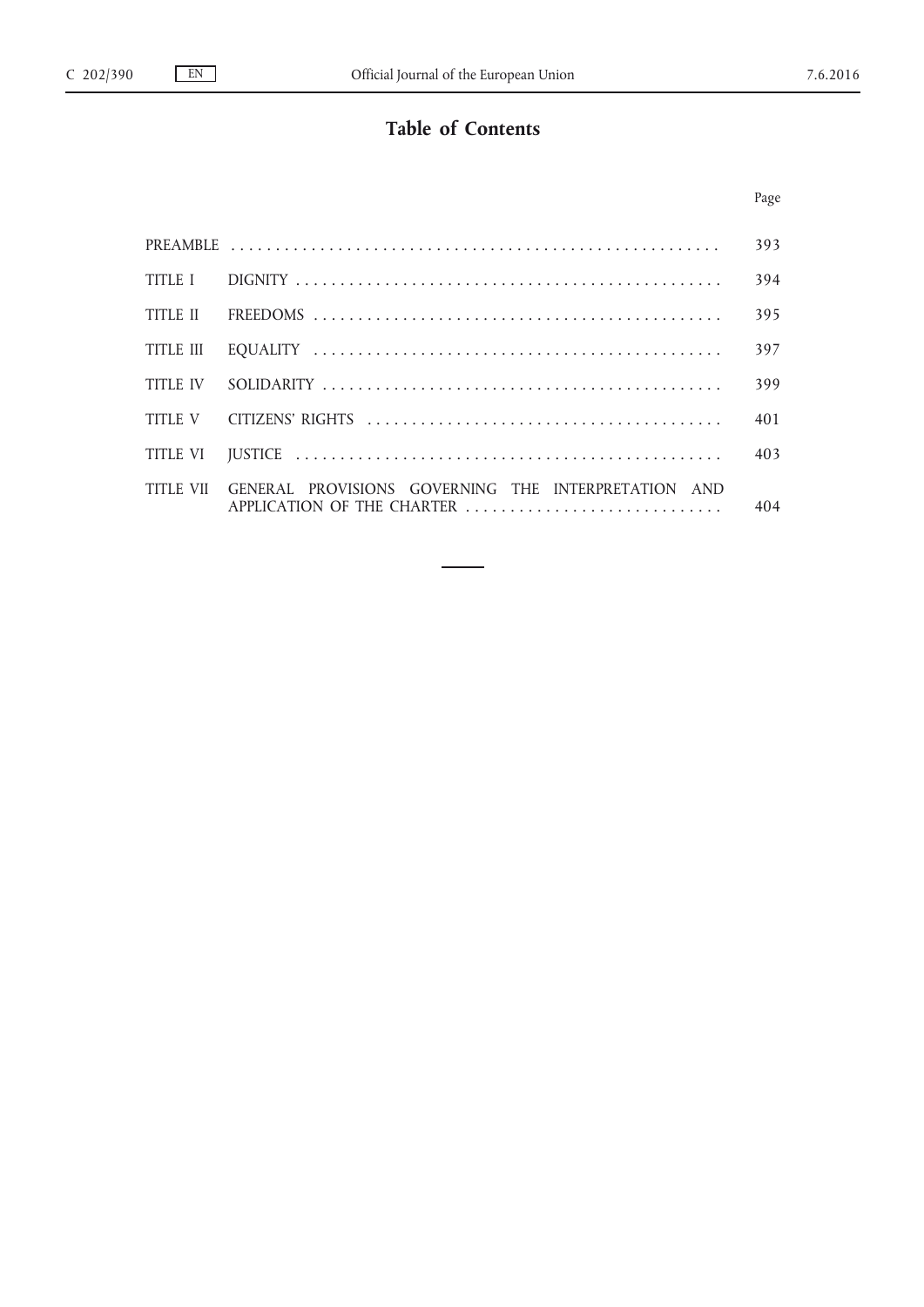# CHARTER OF FUNDAMENTAL RIGHTS OF THE EUROPEAN UNION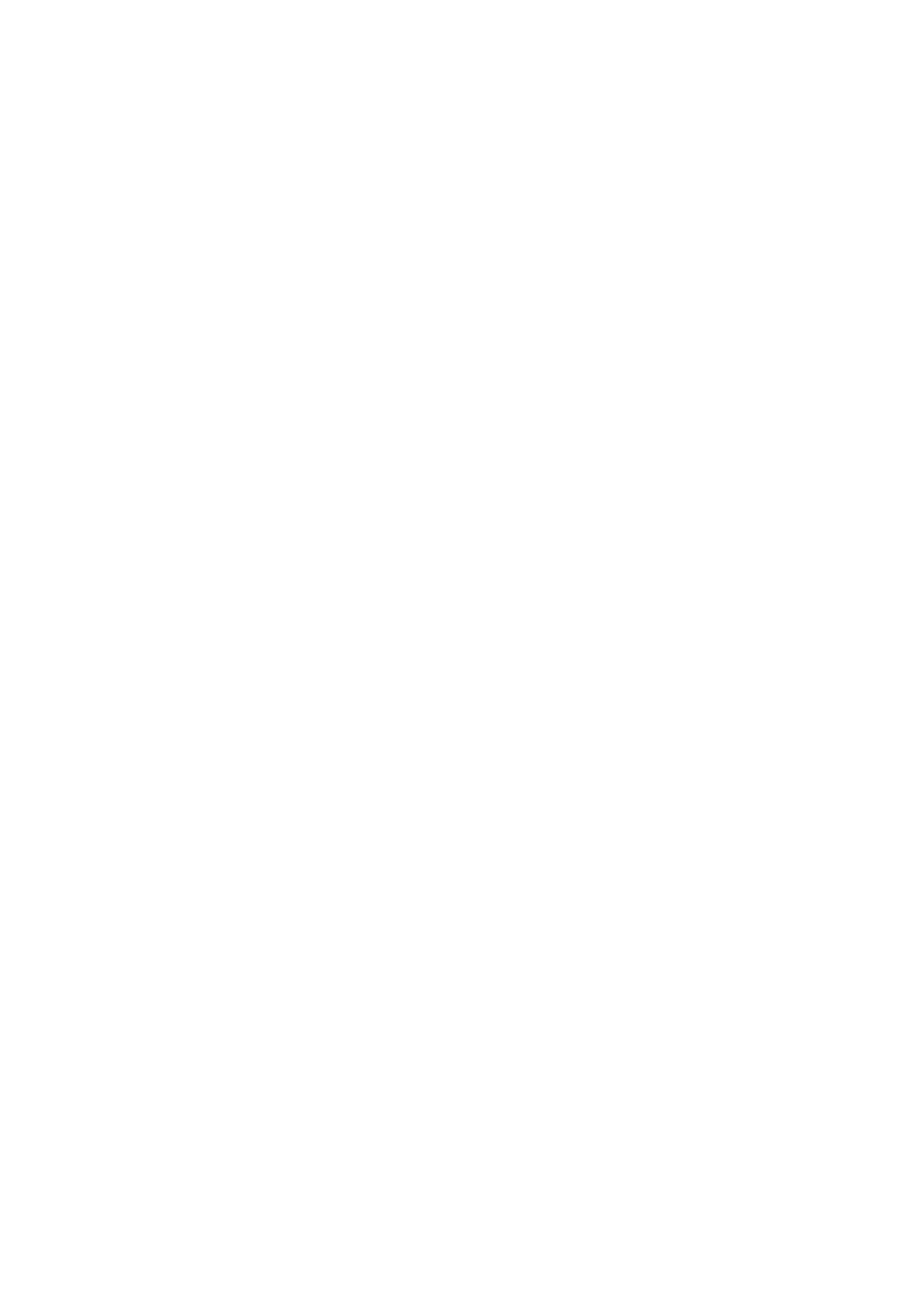The European Parliament, the Council and the Commission solemnly proclaim the following text as the Charter of Fundamental Rights of the European Union.

## **CHARTER OF FUNDAMENTAL RIGHTS OF THE EUROPEAN UNION**

## *Preamble*

The peoples of Europe, in creating an ever closer union among them, are resolved to share a peaceful future based on common values.

Conscious of its spiritual and moral heritage, the Union is founded on the indivisible, universal values of human dignity, freedom, equality and solidarity; it is based on the principles of democracy and the rule of law. It places the individual at the heart of its activities, by establishing the citizenship of the Union and by creating an area of freedom, security and justice.

The Union contributes to the preservation and to the development of these common values while respecting the diversity of the cultures and traditions of the peoples of Europe as well as the national identities of the Member States and the organisation of their public authorities at national, regional and local levels; it seeks to promote balanced and sustainable development and ensures free movement of persons, services, goods and capital, and the freedom of establishment.

To this end, it is necessary to strengthen the protection of fundamental rights in the light of changes in society, social progress and scientific and technological developments by making those rights more visible in a Charter.

This Charter reaffirms, with due regard for the powers and tasks of the Union and for the principle of subsidiarity, the rights as they result, in particular, from the constitutional traditions and international obligations common to the Member States, the European Convention for the Protection of Human Rights and Fundamental Freedoms, the Social Charters adopted by the Union and by the Council of Europe and the case-law of the Court of Justice of the European Union and of the European Court of Human Rights. In this context the Charter will be interpreted by the courts of the Union and the Member States with due regard to the explanations prepared under the authority of the Praesidium of the Convention which drafted the Charter and updated under the responsibility of the Praesidium of the European Convention.

Enjoyment of these rights entails responsibilities and duties with regard to other persons, to the human community and to future generations.

The Union therefore recognises the rights, freedoms and principles set out hereafter.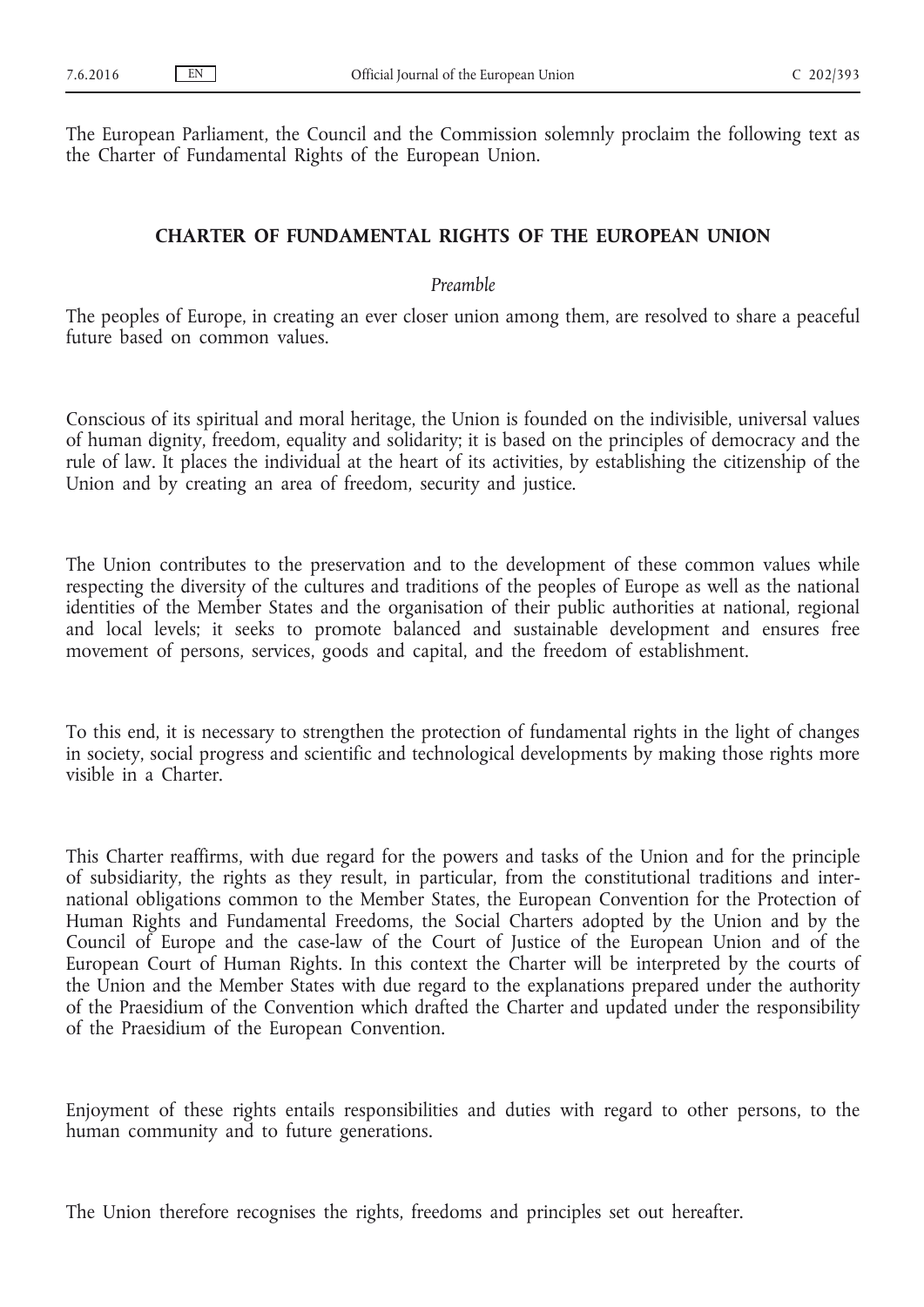## TITLE I **DIGNITY**

## *Article 1*

## **Human dignity**

Human dignity is inviolable. It must be respected and protected.

#### *Article 2*

## **Right to life**

1. Everyone has the right to life.

2. No one shall be condemned to the death penalty, or executed.

## *Article 3*

## **Right to the integrity of the person**

1. Everyone has the right to respect for his or her physical and mental integrity.

- 2. In the fields of medicine and biology, the following must be respected in particular:
- (a) the free and informed consent of the person concerned, according to the procedures laid down by law;
- (b) the prohibition of eugenic practices, in particular those aiming at the selection of persons;
- (c) the prohibition on making the human body and its parts as such a source of financial gain;
- (d) the prohibition of the reproductive cloning of human beings.

## *Article 4*

#### **Prohibition of torture and inhuman or degrading treatment or punishment**

No one shall be subjected to torture or to inhuman or degrading treatment or punishment.

## *Article 5*

#### **Prohibition of slavery and forced labour**

- 1. No one shall be held in slavery or servitude.
- 2. No one shall be required to perform forced or compulsory labour.
- 3. Trafficking in human beings is prohibited.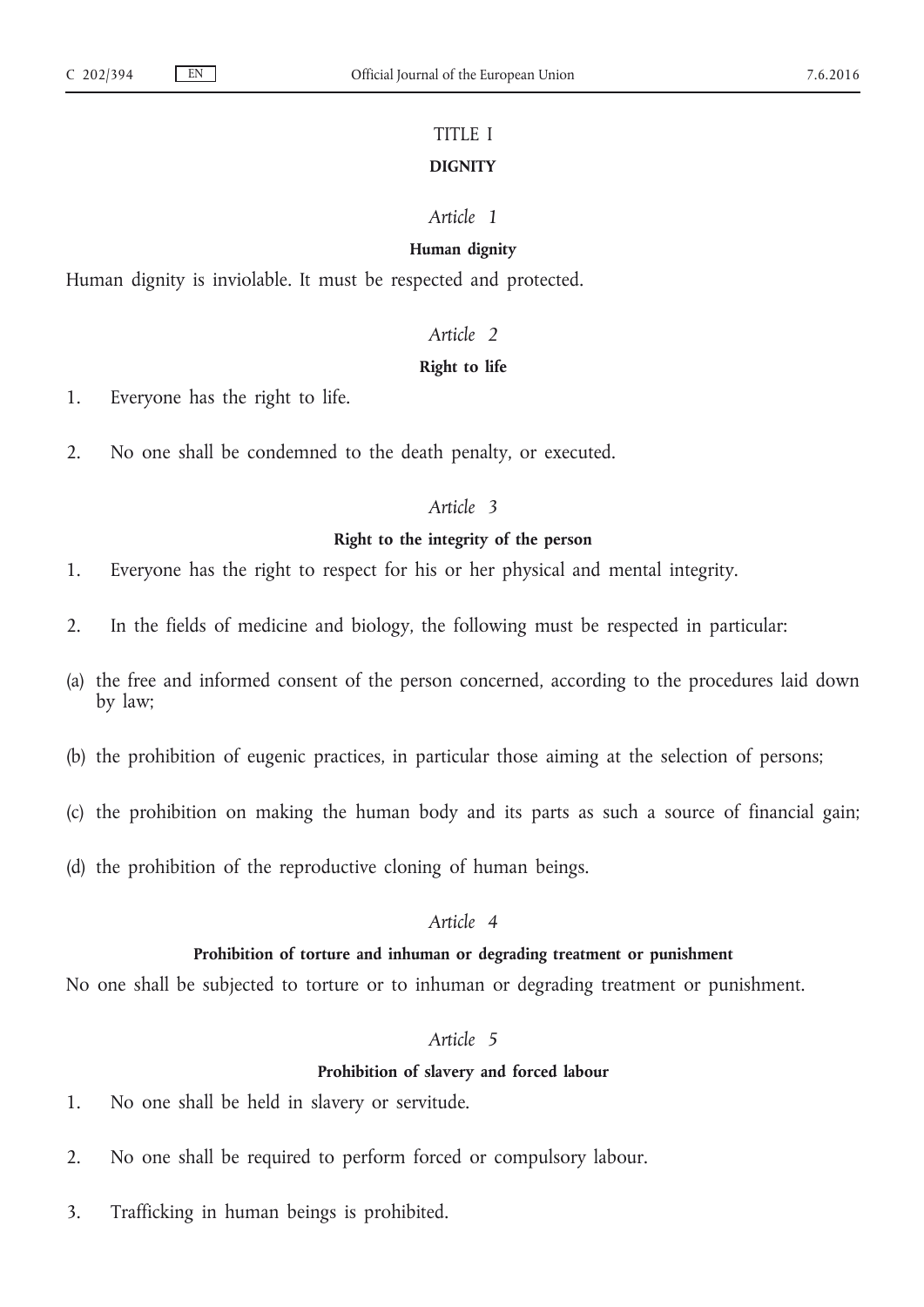## TITLE II

#### **FREEDOMS**

## *Article 6*

#### **Right to liberty and security**

Everyone has the right to liberty and security of person.

## *Article 7*

#### **Respect for private and family life**

Everyone has the right to respect for his or her private and family life, home and communications.

## *Article 8*

#### **Protection of personal data**

1. Everyone has the right to the protection of personal data concerning him or her.

2. Such data must be processed fairly for specified purposes and on the basis of the consent of the person concerned or some other legitimate basis laid down by law. Everyone has the right of access to data which has been collected concerning him or her, and the right to have it rectified.

3. Compliance with these rules shall be subject to control by an independent authority.

## *Article 9*

#### **Right to marry and right to found a family**

The right to marry and the right to found a family shall be guaranteed in accordance with the national laws governing the exercise of these rights.

## *Article 10*

#### **Freedom of thought, conscience and religion**

1. Everyone has the right to freedom of thought, conscience and religion. This right includes freedom to change religion or belief and freedom, either alone or in community with others and in public or in private, to manifest religion or belief, in worship, teaching, practice and observance.

2. The right to conscientious objection is recognised, in accordance with the national laws governing the exercise of this right.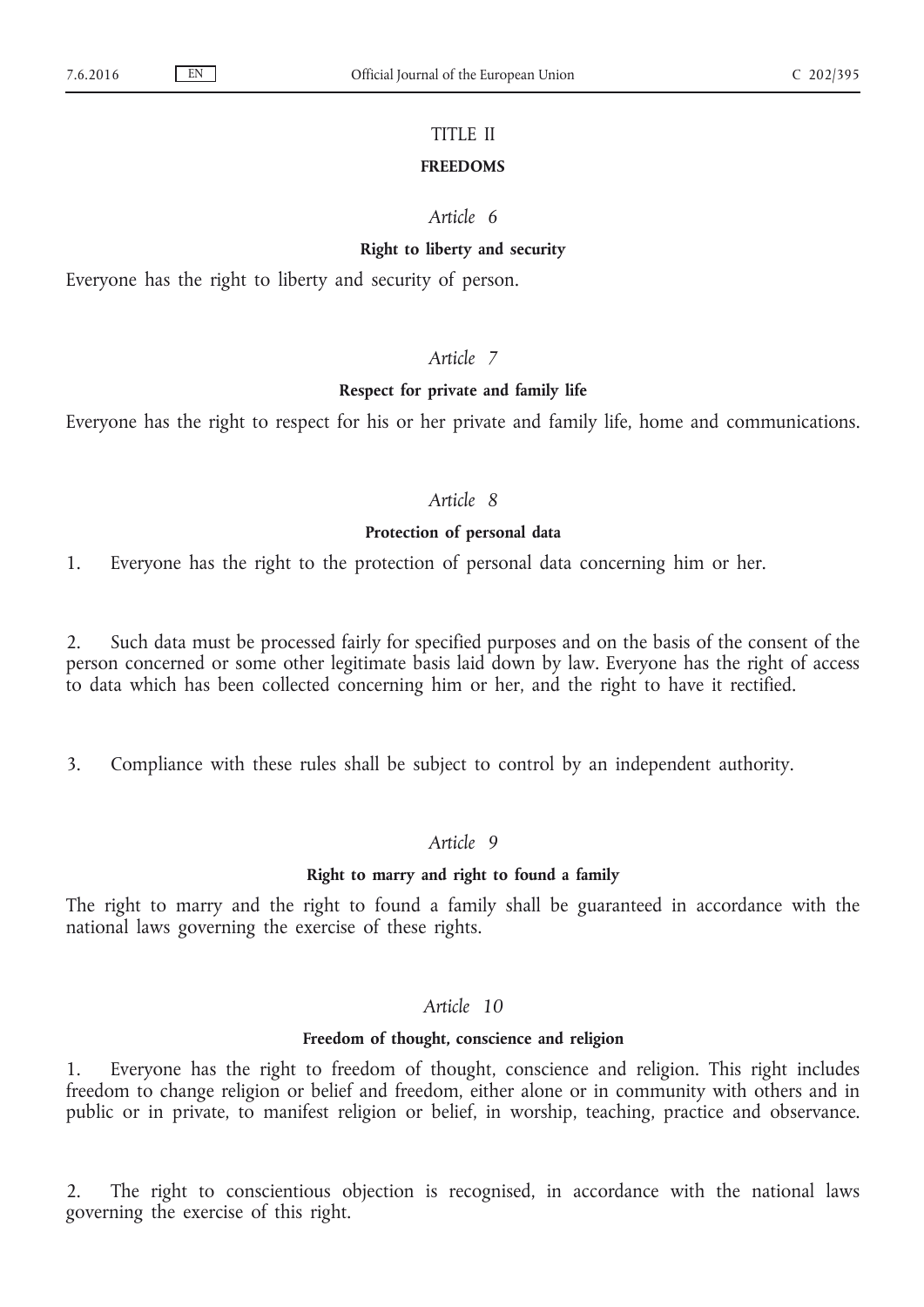#### **Freedom of expression and information**

1. Everyone has the right to freedom of expression. This right shall include freedom to hold opinions and to receive and impart information and ideas without interference by public authority and regardless of frontiers.

2. The freedom and pluralism of the media shall be respected.

## *Article 12*

## **Freedom of assembly and of association**

1. Everyone has the right to freedom of peaceful assembly and to freedom of association at all levels, in particular in political, trade union and civic matters, which implies the right of everyone to form and to join trade unions for the protection of his or her interests.

2. Political parties at Union level contribute to expressing the political will of the citizens of the Union.

## *Article 13*

## **Freedom of the arts and sciences**

The arts and scientific research shall be free of constraint. Academic freedom shall be respected.

## *Article 14*

## **Right to education**

1. Everyone has the right to education and to have access to vocational and continuing training.

2. This right includes the possibility to receive free compulsory education.

3. The freedom to found educational establishments with due respect for democratic principles and the right of parents to ensure the education and teaching of their children in conformity with their religious, philosophical and pedagogical convictions shall be respected, in accordance with the national laws governing the exercise of such freedom and right.

## *Article 15*

#### **Freedom to choose an occupation and right to engage in work**

1. Everyone has the right to engage in work and to pursue a freely chosen or accepted occupation.

2. Every citizen of the Union has the freedom to seek employment, to work, to exercise the right of establishment and to provide services in any Member State.

3. Nationals of third countries who are authorised to work in the territories of the Member States are entitled to working conditions equivalent to those of citizens of the Union.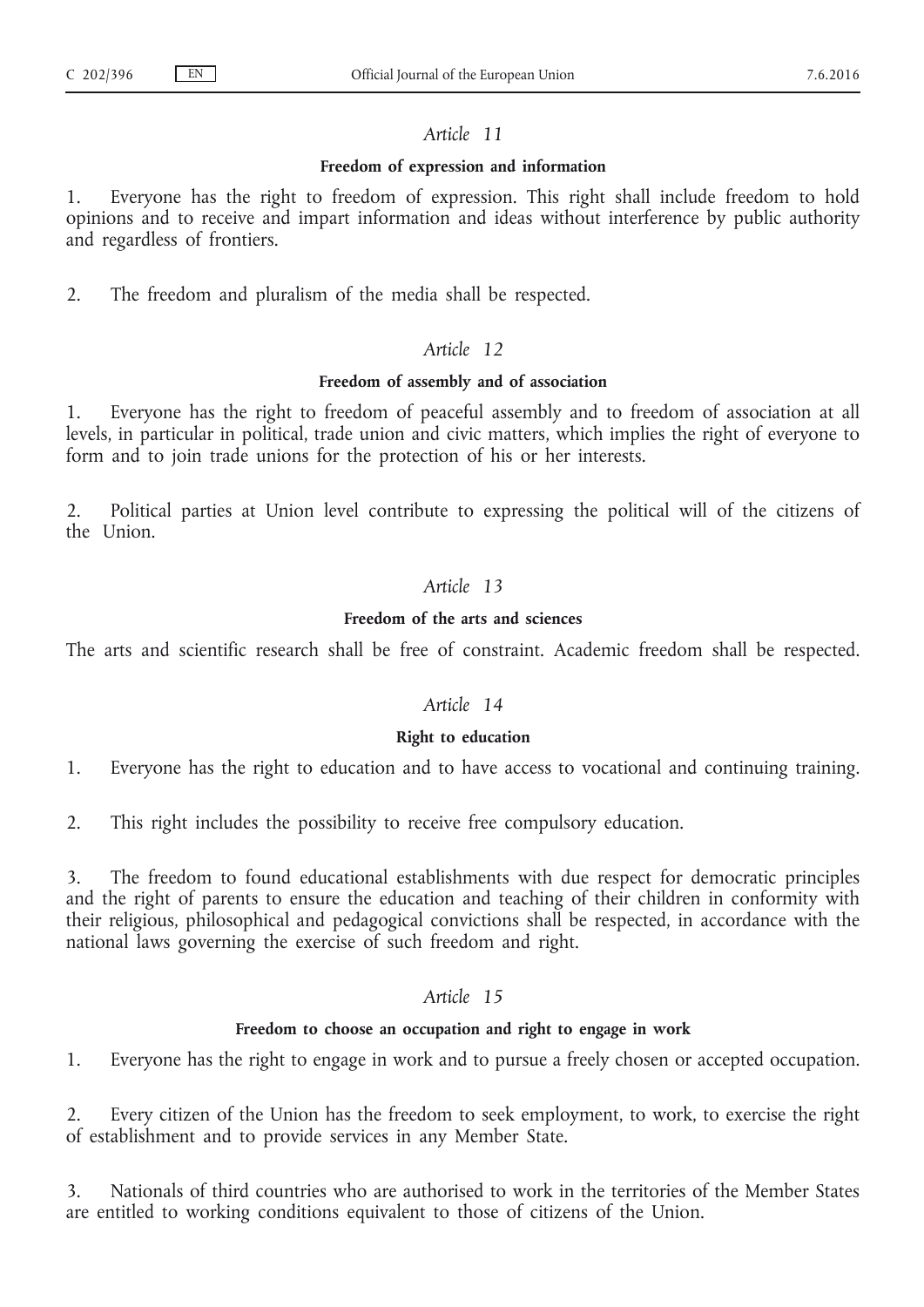### **Freedom to conduct a business**

The freedom to conduct a business in accordance with Union law and national laws and practices is recognised.

## *Article 17*

## **Right to property**

1. Everyone has the right to own, use, dispose of and bequeath his or her lawfully acquired possessions. No one may be deprived of his or her possessions, except in the public interest and in the cases and under the conditions provided for by law, subject to fair compensation being paid in good time for their loss. The use of property may be regulated by law in so far as is necessary for the general interest.

2. Intellectual property shall be protected.

## *Article 18*

#### **Right to asylum**

The right to asylum shall be guaranteed with due respect for the rules of the Geneva Convention of 28 July 1951 and the Protocol of 31 January 1967 relating to the status of refugees and in accordance with the Treaty on European Union and the Treaty on the Functioning of the European Union (hereinafter referred to as 'the Treaties').

## *Article 19*

#### **Protection in the event of removal, expulsion or extradition**

1. Collective expulsions are prohibited.

2. No one may be removed, expelled or extradited to a State where there is a serious risk that he or she would be subjected to the death penalty, torture or other inhuman or degrading treatment or punishment.

## TITLE III

#### **EQUALITY**

## *Article 20*

#### **Equality before the law**

Everyone is equal before the law.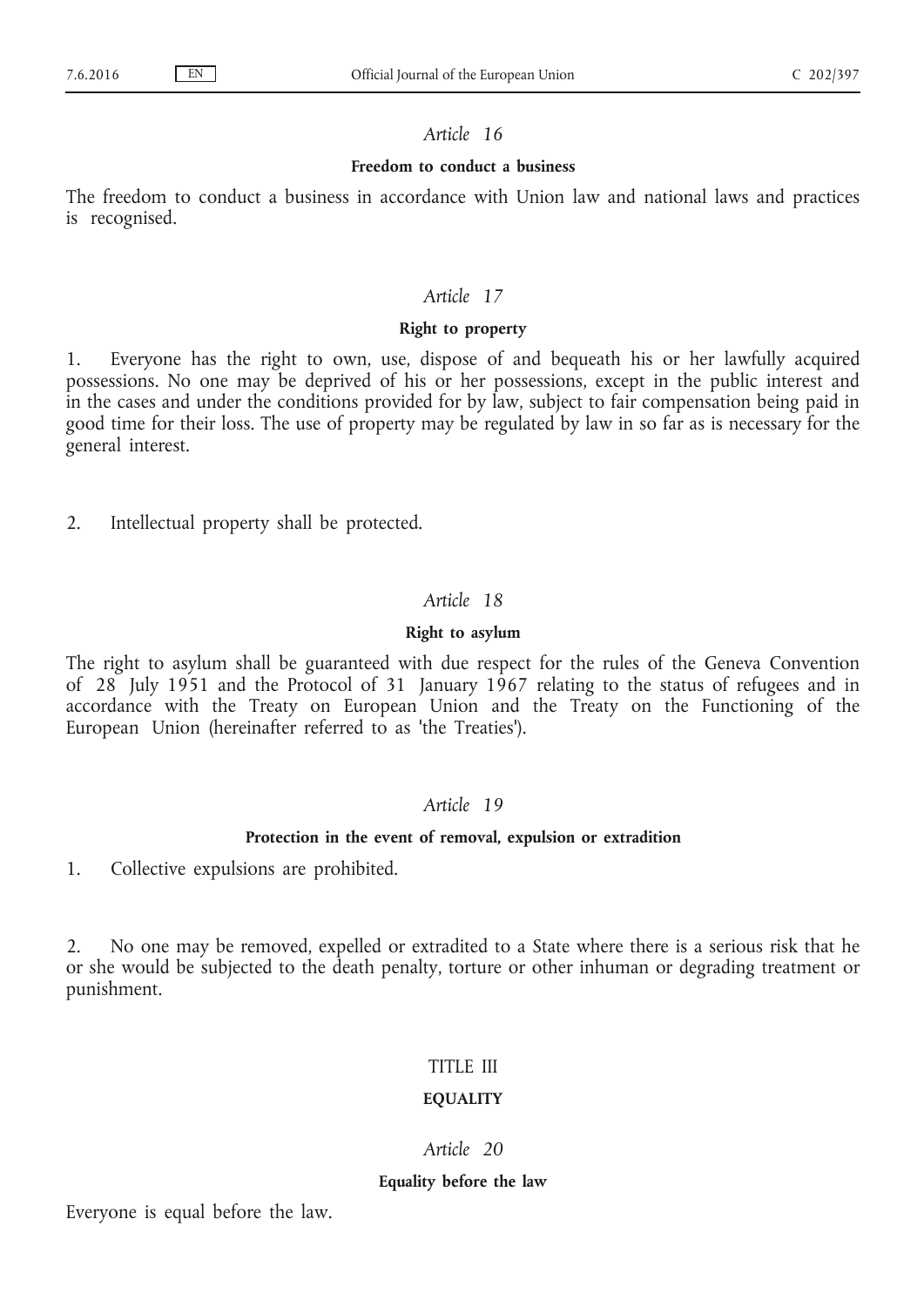#### **Non-discrimination**

1. Any discrimination based on any ground such as sex, race, colour, ethnic or social origin, genetic features, language, religion or belief, political or any other opinion, membership of a national minority, property, birth, disability, age or sexual orientation shall be prohibited.

2. Within the scope of application of the Treaties and without prejudice to any of their specific provisions, any discrimination on grounds of nationality shall be prohibited.

## *Article 22*

#### **Cultural, religious and linguistic diversity**

The Union shall respect cultural, religious and linguistic diversity.

## *Article 23*

#### **Equality between women and men**

Equality between women and men must be ensured in all areas, including employment, work and pay.

The principle of equality shall not prevent the maintenance or adoption of measures providing for specific advantages in favour of the under-represented sex.

## *Article 24*

## **The rights of the child**

1. Children shall have the right to such protection and care as is necessary for their well-being. They may express their views freely. Such views shall be taken into consideration on matters which concern them in accordance with their age and maturity.

2. In all actions relating to children, whether taken by public authorities or private institutions, the child's best interests must be a primary consideration.

3. Every child shall have the right to maintain on a regular basis a personal relationship and direct contact with both his or her parents, unless that is contrary to his or her interests.

## *Article 25*

#### **The rights of the elderly**

The Union recognises and respects the rights of the elderly to lead a life of dignity and independence and to participate in social and cultural life.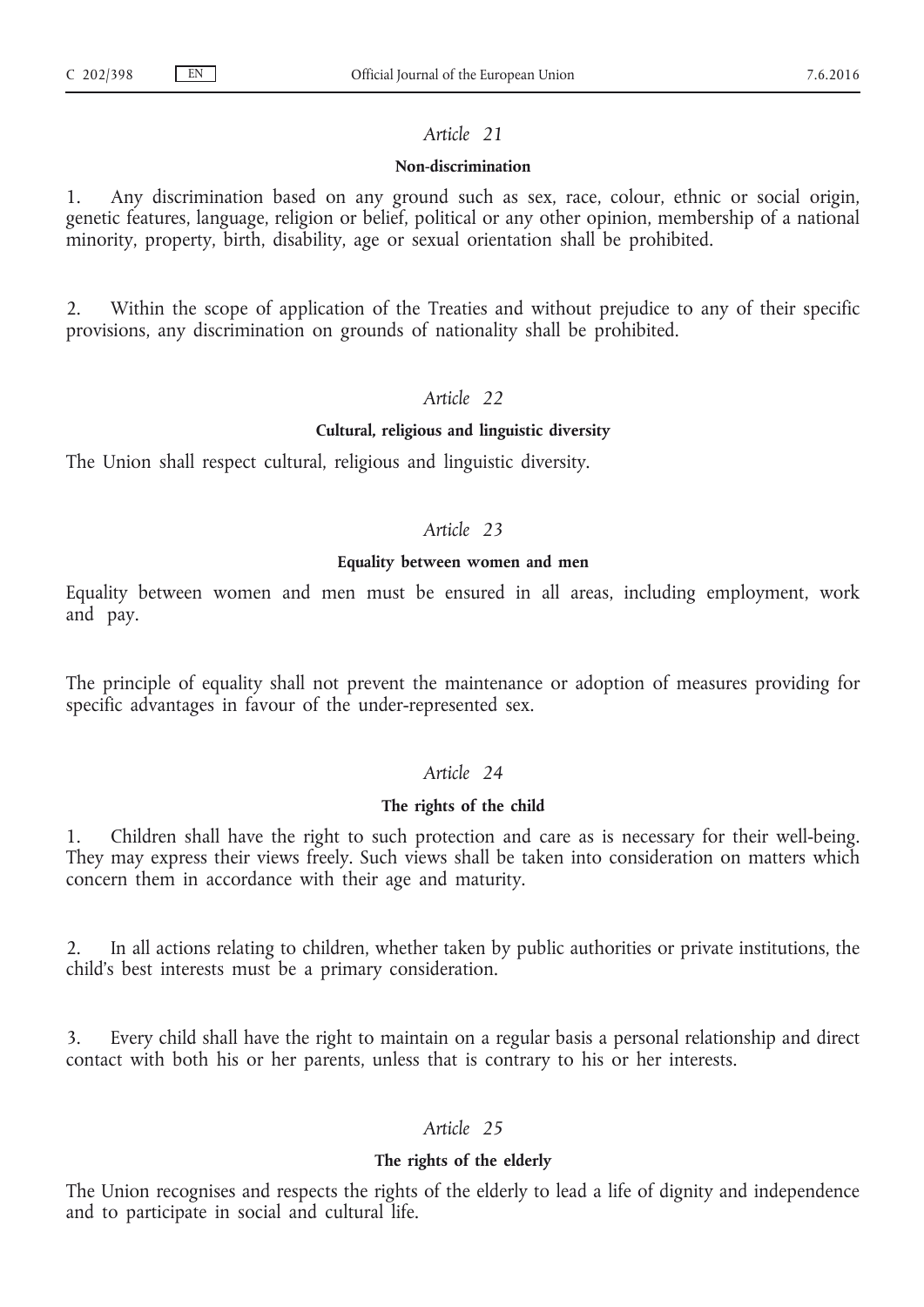#### **Integration of persons with disabilities**

The Union recognises and respects the right of persons with disabilities to benefit from measures designed to ensure their independence, social and occupational integration and participation in the life of the community.

#### TITLE IV

## **SOLIDARITY**

## *Article 27*

#### **Workers' right to information and consultation within the undertaking**

Workers or their representatives must, at the appropriate levels, be guaranteed information and consultation in good time in the cases and under the conditions provided for by Union law and national laws and practices.

## *Article 28*

#### **Right of collective bargaining and action**

Workers and employers, or their respective organisations, have, in accordance with Union law and national laws and practices, the right to negotiate and conclude collective agreements at the appropriate levels and, in cases of conflicts of interest, to take collective action to defend their interests, including strike action.

## *Article 29*

#### **Right of access to placement services**

Everyone has the right of access to a free placement service.

#### *Article 30*

#### **Protection in the event of unjustified dismissal**

Every worker has the right to protection against unjustified dismissal, in accordance with Union law and national laws and practices.

#### *Article 31*

#### **Fair and just working conditions**

1. Every worker has the right to working conditions which respect his or her health, safety and dignity.

2. Every worker has the right to limitation of maximum working hours, to daily and weekly rest periods and to an annual period of paid leave.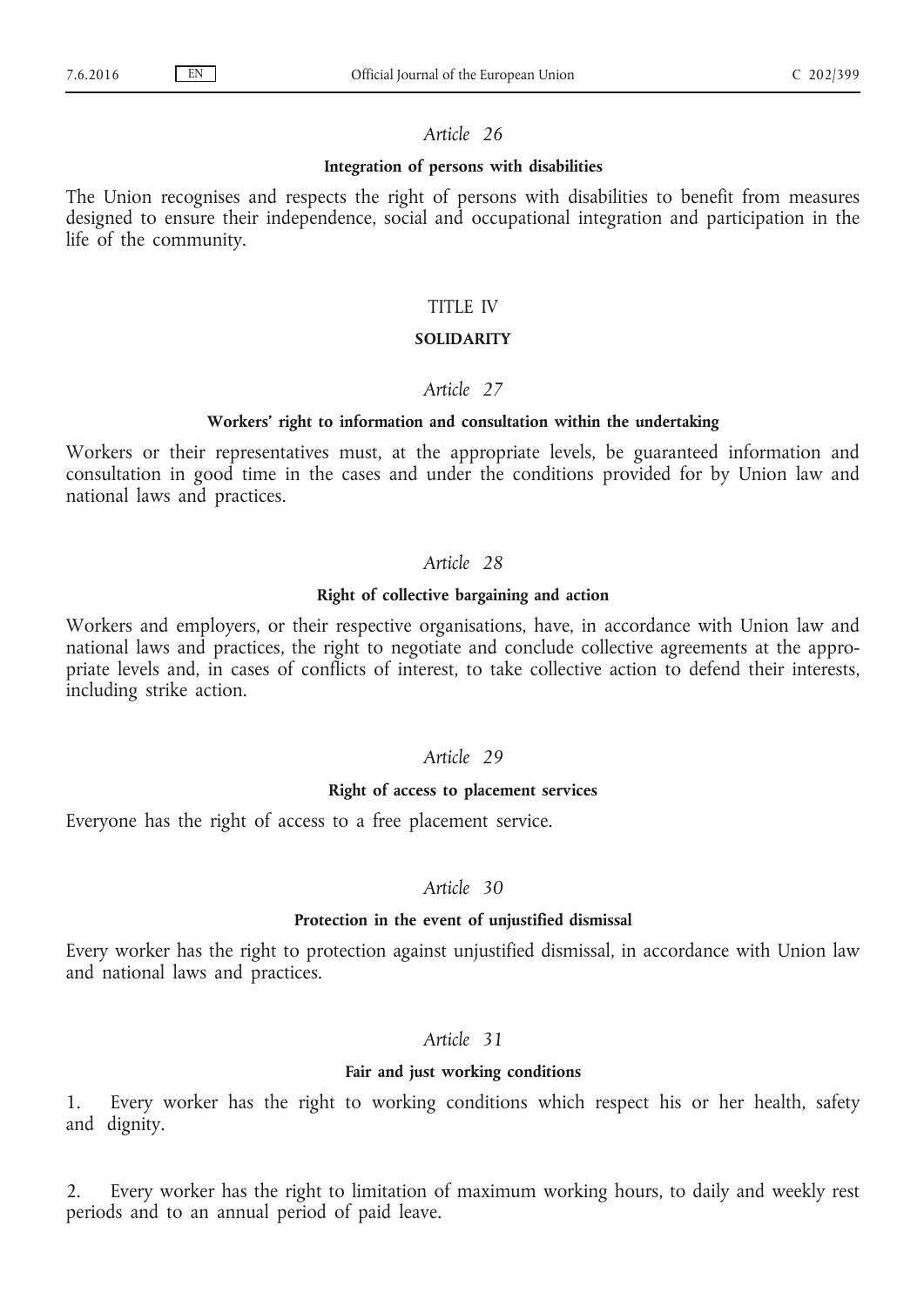#### **Prohibition of child labour and protection of young people at work**

The employment of children is prohibited. The minimum age of admission to employment may not be lower than the minimum school-leaving age, without prejudice to such rules as may be more favourable to young people and except for limited derogations.

Young people admitted to work must have working conditions appropriate to their age and be protected against economic exploitation and any work likely to harm their safety, health or physical, mental, moral or social development or to interfere with their education.

## *Article 33*

#### **Family and professional life**

1. The family shall enjoy legal, economic and social protection.

2. To reconcile family and professional life, everyone shall have the right to protection from dismissal for a reason connected with maternity and the right to paid maternity leave and to parental leave following the birth or adoption of a child.

## *Article 34*

#### **Social security and social assistance**

1. The Union recognises and respects the entitlement to social security benefits and social services providing protection in cases such as maternity, illness, industrial accidents, dependency or old age, and in the case of loss of employment, in accordance with the rules laid down by Union law and national laws and practices.

2. Everyone residing and moving legally within the European Union is entitled to social security benefits and social advantages in accordance with Union law and national laws and practices.

3. In order to combat social exclusion and poverty, the Union recognises and respects the right to social and housing assistance so as to ensure a decent existence for all those who lack sufficient resources, in accordance with the rules laid down by Union law and national laws and practices.

#### *Article 35*

## **Health care**

Everyone has the right of access to preventive health care and the right to benefit from medical treatment under the conditions established by national laws and practices. A high level of human health protection shall be ensured in the definition and implementation of all the Union's policies and activities.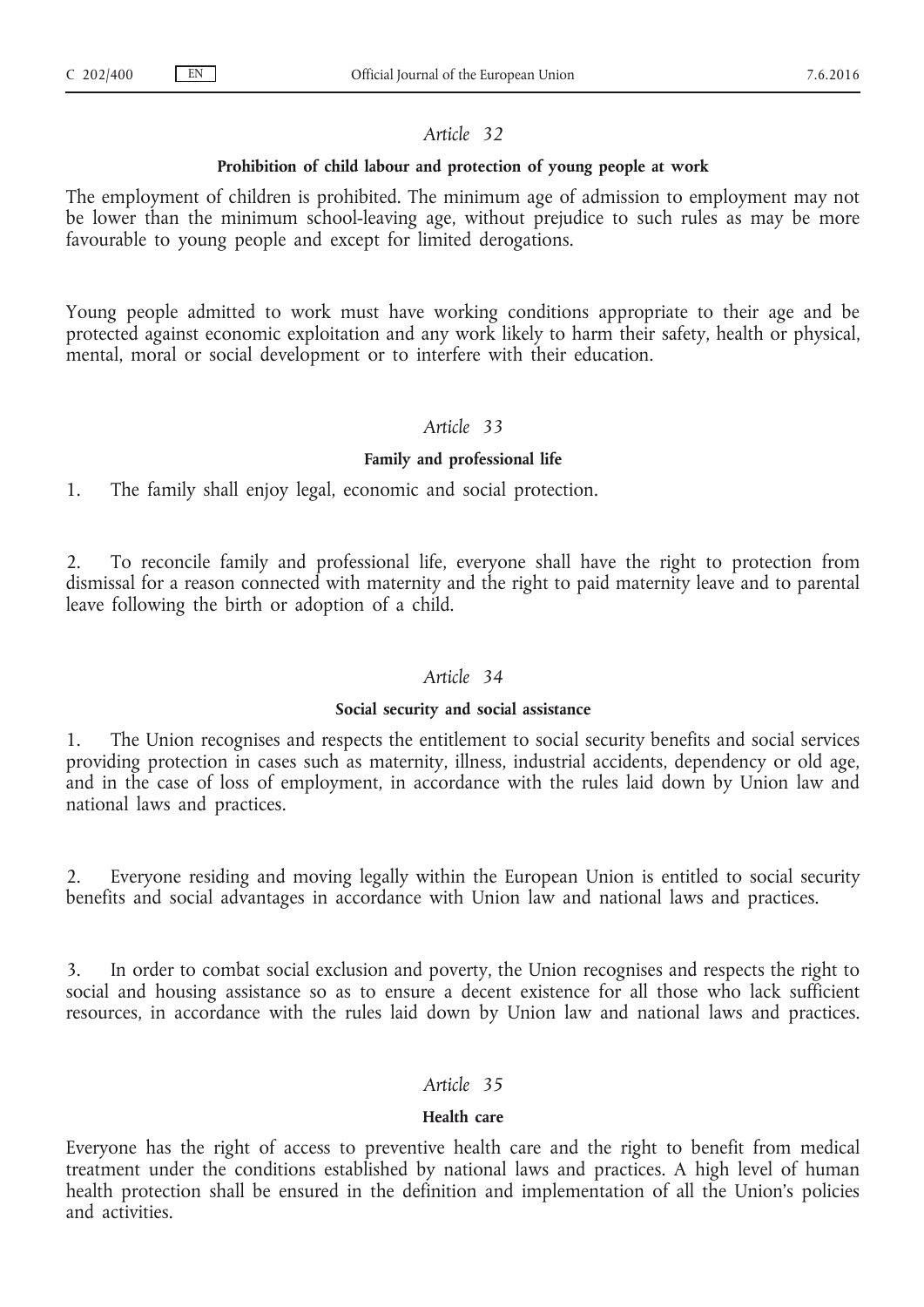#### **Access to services of general economic interest**

The Union recognises and respects access to services of general economic interest as provided for in national laws and practices, in accordance with the Treaties, in order to promote the social and territorial cohesion of the Union.

#### *Article 37*

#### **Environmental protection**

A high level of environmental protection and the improvement of the quality of the environment must be integrated into the policies of the Union and ensured in accordance with the principle of sustainable development.

## *Article 38*

#### **Consumer protection**

Union policies shall ensure a high level of consumer protection.

## TITLE V

## **CITIZENS' RIGHTS**

## *Article 39*

#### **Right to vote and to stand as a candidate at elections to the European Parliament**

1. Every citizen of the Union has the right to vote and to stand as a candidate at elections to the European Parliament in the Member State in which he or she resides, under the same conditions as nationals of that State.

2. Members of the European Parliament shall be elected by direct universal suffrage in a free and secret ballot.

## *Article 40*

#### **Right to vote and to stand as a candidate at municipal elections**

Every citizen of the Union has the right to vote and to stand as a candidate at municipal elections in the Member State in which he or she resides under the same conditions as nationals of that State.

## *Article 41*

#### **Right to good administration**

1. Every person has the right to have his or her affairs handled impartially, fairly and within a reasonable time by the institutions, bodies, offices and agencies of the Union.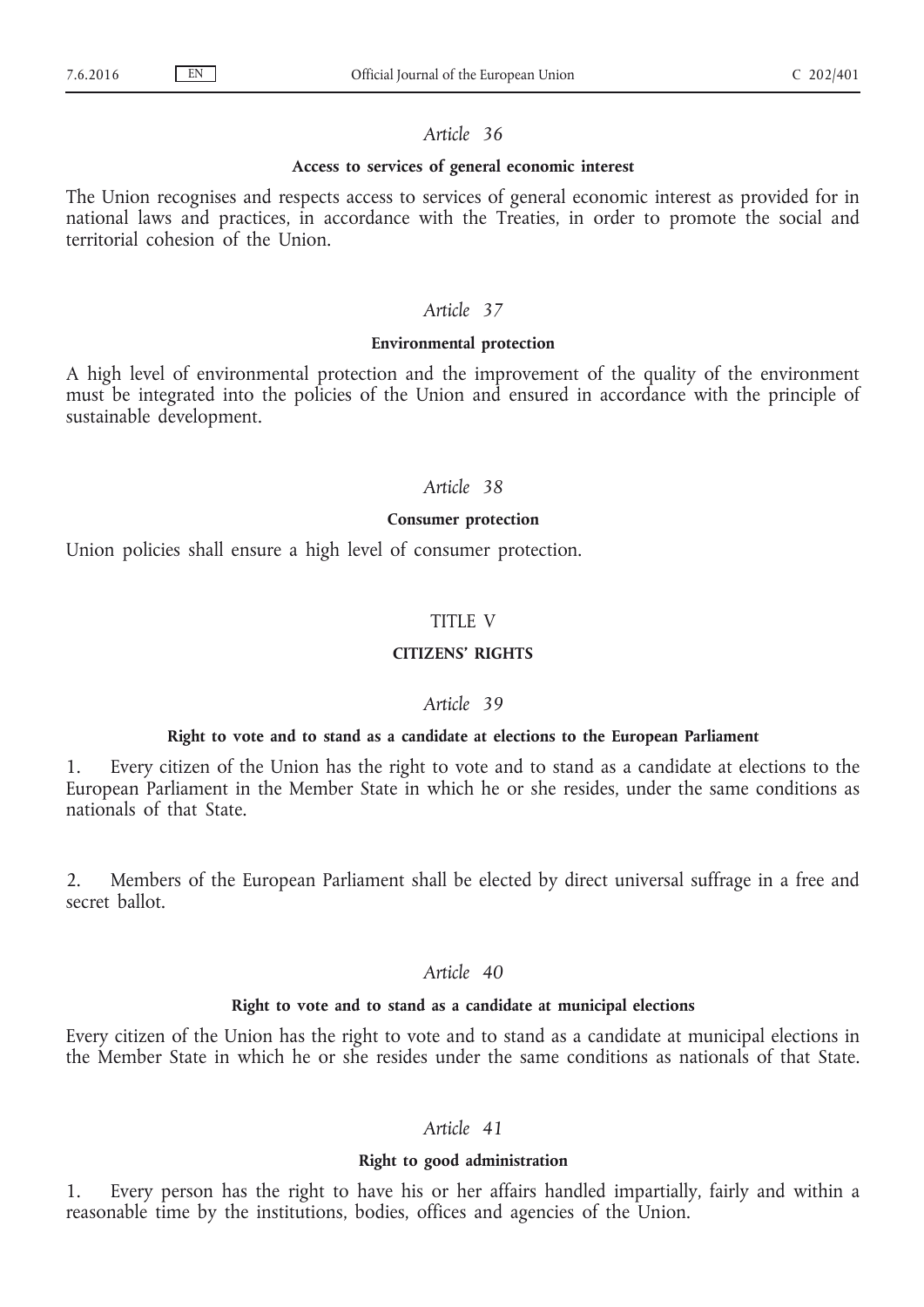- 2. This right includes:
- (a) the right of every person to be heard, before any individual measure which would affect him or her adversely is taken;
- (b) the right of every person to have access to his or her file, while respecting the legitimate interests of confidentiality and of professional and business secrecy;
- (c) the obligation of the administration to give reasons for its decisions.

3. Every person has the right to have the Union make good any damage caused by its institutions or by its servants in the performance of their duties, in accordance with the general principles common to the laws of the Member States.

4. Every person may write to the institutions of the Union in one of the languages of the Treaties and must have an answer in the same language.

## *Article 42*

## **Right of access to documents**

Any citizen of the Union, and any natural or legal person residing or having its registered office in a Member State, has a right of access to documents of the institutions, bodies, offices and agencies of the Union, whatever their medium.

## *Article 43*

#### **European Ombudsman**

Any citizen of the Union and any natural or legal person residing or having its registered office in a Member State has the right to refer to the European Ombudsman cases of maladministration in the activities of the institutions, bodies, offices or agencies of the Union, with the exception of the Court of Justice of the European Union acting in its judicial role.

## *Article 44*

## **Right to petition**

Any citizen of the Union and any natural or legal person residing or having its registered office in a Member State has the right to petition the European Parliament.

## *Article 45*

## **Freedom of movement and of residence**

1. Every citizen of the Union has the right to move and reside freely within the territory of the Member States.

2. Freedom of movement and residence may be granted, in accordance with the Treaties, to nationals of third countries legally resident in the territory of a Member State.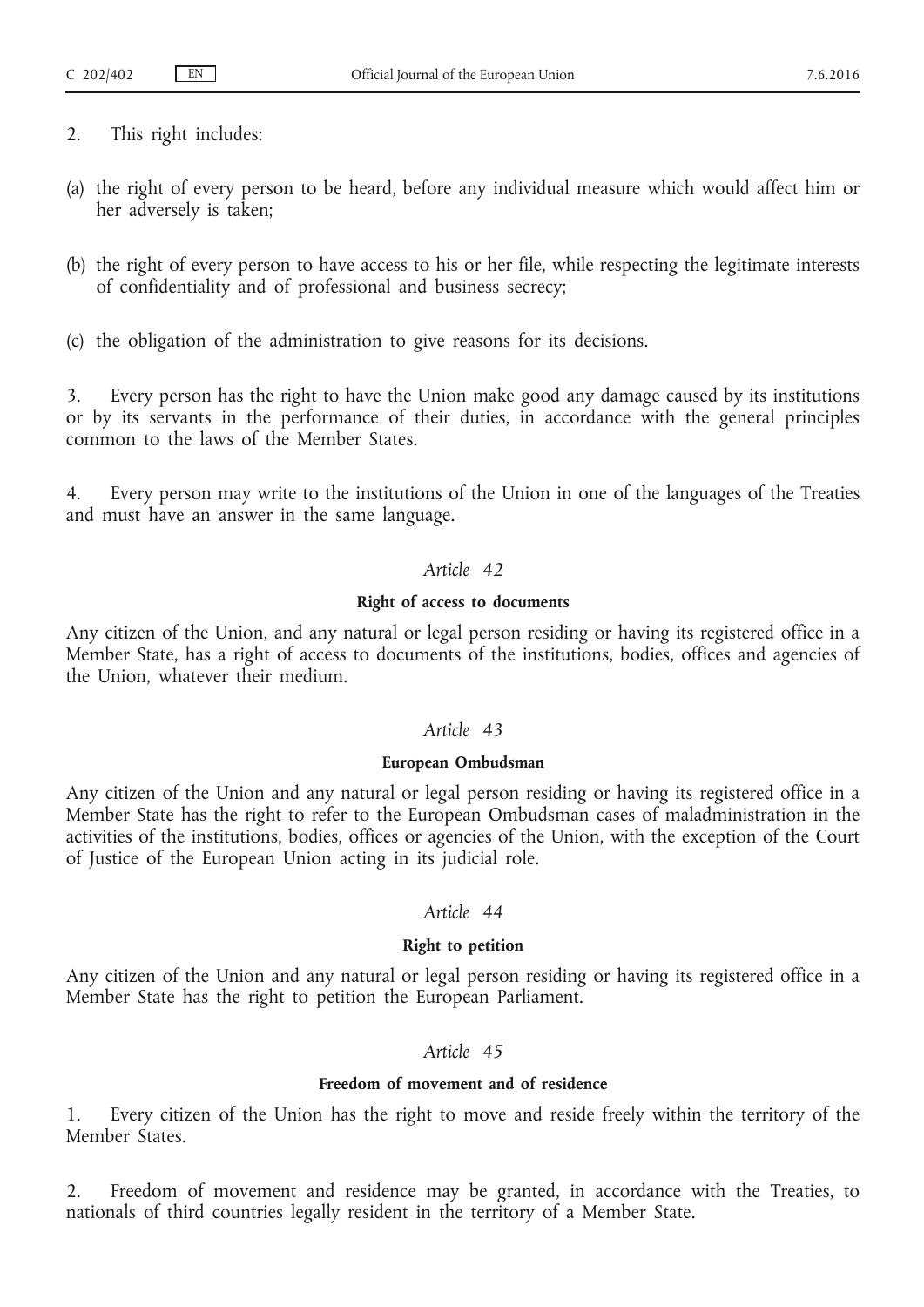#### **Diplomatic and consular protection**

Every citizen of the Union shall, in the territory of a third country in which the Member State of which he or she is a national is not represented, be entitled to protection by the diplomatic or consular authorities of any Member State, on the same conditions as the nationals of that Member State.

## TITLE VI

## **JUSTICE**

## *Article 47*

## **Right to an effective remedy and to a fair trial**

Everyone whose rights and freedoms guaranteed by the law of the Union are violated has the right to an effective remedy before a tribunal in compliance with the conditions laid down in this Article.

Everyone is entitled to a fair and public hearing within a reasonable time by an independent and impartial tribunal previously established by law. Everyone shall have the possibility of being advised, defended and represented.

Legal aid shall be made available to those who lack sufficient resources in so far as such aid is necessary to ensure effective access to justice.

## *Article 48*

#### **Presumption of innocence and right of defence**

1. Everyone who has been charged shall be presumed innocent until proved guilty according to law.

2. Respect for the rights of the defence of anyone who has been charged shall be guaranteed.

## *Article 49*

#### **Principles of legality and proportionality of criminal offences and penalties**

1. No one shall be held guilty of any criminal offence on account of any act or omission which did not constitute a criminal offence under national law or international law at the time when it was committed. Nor shall a heavier penalty be imposed than the one that was applicable at the time the criminal offence was committed. If, subsequent to the commission of a criminal offence, the law provides for a lighter penalty, that penalty shall be applicable.

2. This Article shall not prejudice the trial and punishment of any person for any act or omission which, at the time when it was committed, was criminal according to the general principles recognised by the community of nations.

3. The severity of penalties must not be disproportionate to the criminal offence.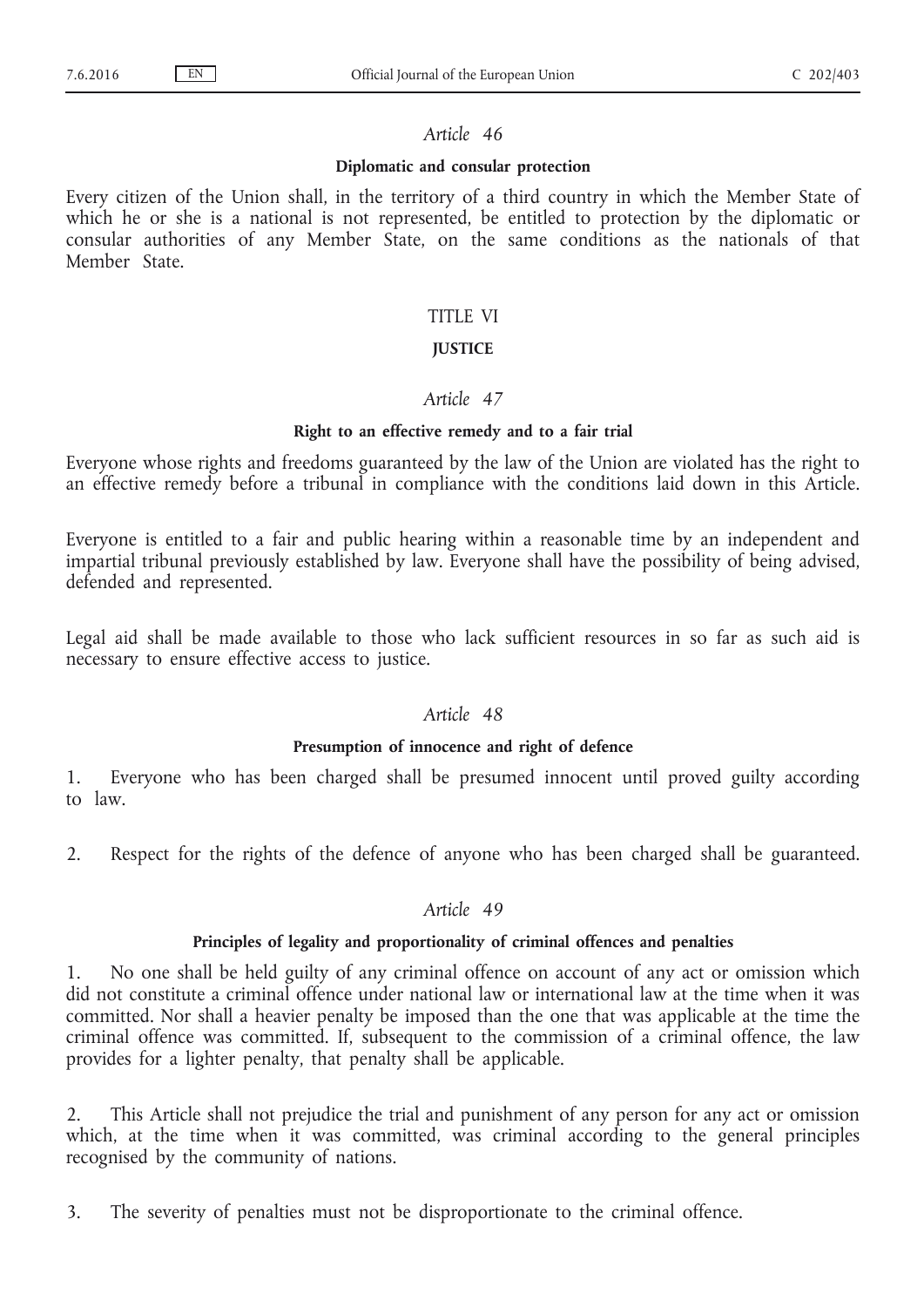#### **Right not to be tried or punished twice in criminal proceedings for the same criminal offence**

No one shall be liable to be tried or punished again in criminal proceedings for an offence for which he or she has already been finally acquitted or convicted within the Union in accordance with the law.

#### TITLE VII

#### **GENERAL PROVISIONS GOVERNING THE INTERPRETATION AND APPLICATION OF THE CHARTER**

## *Article 51*

#### **Field of application**

1. The provisions of this Charter are addressed to the institutions, bodies, offices and agencies of the Union with due regard for the principle of subsidiarity and to the Member States only when they are implementing Union law. They shall therefore respect the rights, observe the principles and promote the application thereof in accordance with their respective powers and respecting the limits of the powers of the Union as conferred on it in the Treaties.

2. The Charter does not extend the field of application of Union law beyond the powers of the Union or establish any new power or task for the Union, or modify powers and tasks as defined in the Treaties.

#### *Article 52*

#### **Scope and interpretation of rights and principles**

1. Any limitation on the exercise of the rights and freedoms recognised by this Charter must be provided for by law and respect the essence of those rights and freedoms. Subject to the principle of proportionality, limitations may be made only if they are necessary and genuinely meet objectives of general interest recognised by the Union or the need to protect the rights and freedoms of others.

2. Rights recognised by this Charter for which provision is made in the Treaties shall be exercised under the conditions and within the limits defined by those Treaties.

In so far as this Charter contains rights which correspond to rights guaranteed by the Convention for the Protection of Human Rights and Fundamental Freedoms, the meaning and scope of those rights shall be the same as those laid down by the said Convention. This provision shall not prevent Union law providing more extensive protection.

4. In so far as this Charter recognises fundamental rights as they result from the constitutional traditions common to the Member States, those rights shall be interpreted in harmony with those traditions.